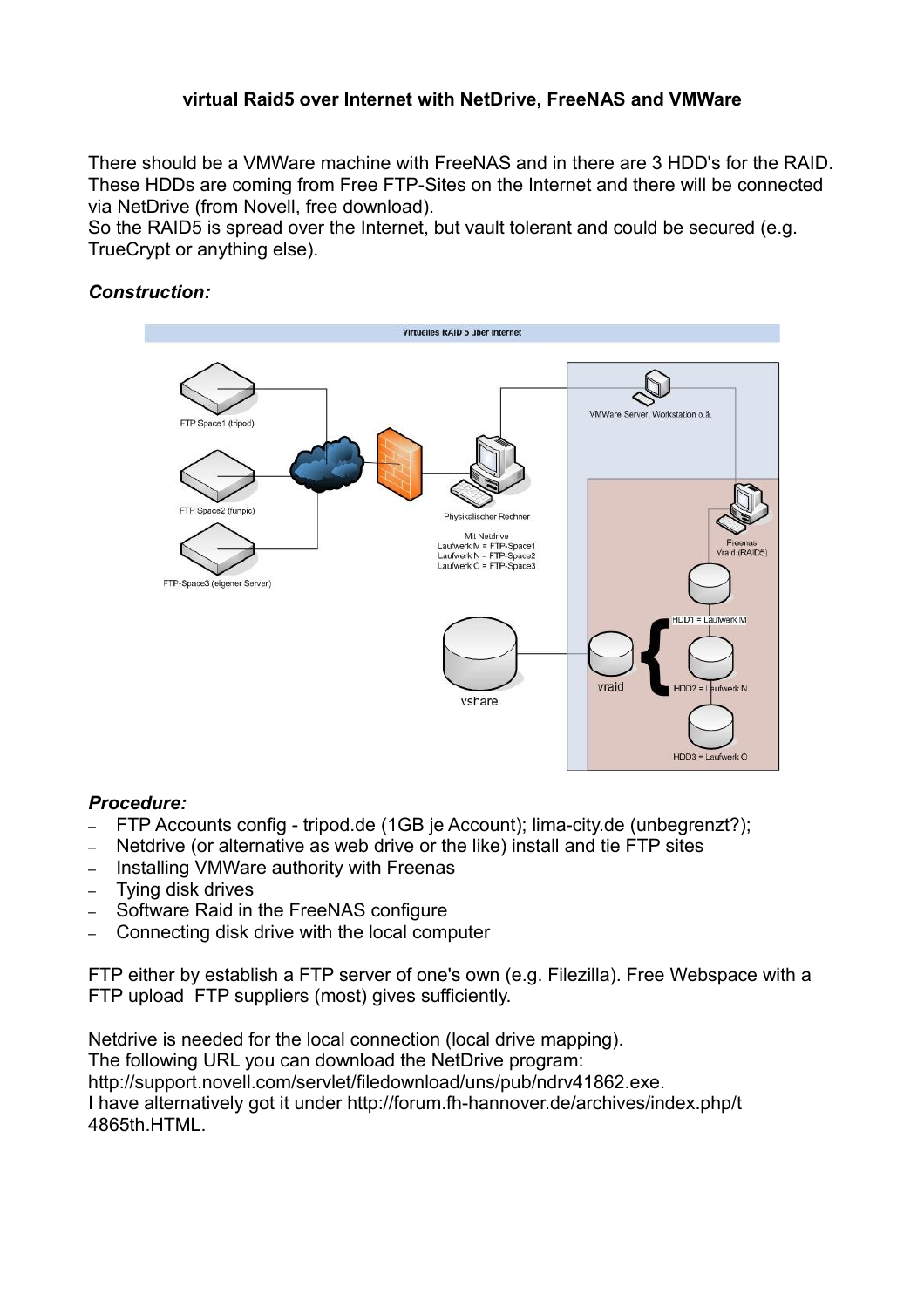*Background*: Proof Of Concept – A virtual RAID5 system can be built up Proof of Concept -- without software costs without costs. This hard disk is relatively fail-safe by the RAID5 (failure safety) and one also can lay out a Truecrypt container here (data security). This vraid5 can be used as a backup disk drive when sure data logger on the Internet or as a mobile data filing distributes locations for. Even additional options arise about that to end by iSCSI support and rsync options of the Freenas.

Establishing FTP accounts. One finds a list with suppliers free Webspaces among others under http://www.informationsarchiv.net/foren/beitrag-31769th.HTML All Ressources are Free available on the Internet!

# *Sources:*

- FTP-Sites: see www.tripod.de, www.lima-city.de or others

- NetDrive:<http://www.pcwelt.de/downloads/heft-cd/05-05/109253/>or [http://www.fh](http://www.fh-hannover.de/de/rz/service/software/downloads/)[hannover.de/de/rz/service/software/downloads/](http://www.fh-hannover.de/de/rz/service/software/downloads/) or<http://www.boku.ac.at/zid-netdrive.html> or others.

- VMWare (Server):<http://www.vmware.com/products/server/>

- FreeNAS: [http://www.freenas.org](http://www.freenas.org/) .

# **The Doing:**

After laying out the accounts this comes "to connect" the FTP sites by Netdrive:

| <b>NetDrive Version 4.1</b>         |                                                                                                                                                                                    |
|-------------------------------------|------------------------------------------------------------------------------------------------------------------------------------------------------------------------------------|
| Datei Hilfe                         |                                                                                                                                                                                    |
| bida                                | Standortname:<br>Verbinden<br>Adresse/URL der Site:<br>ftp.                                                                                                                        |
|                                     | Laufwerk:<br>Servertyp:<br>Erweitert<br>FTP<br>$0:$ $\blacktriangledown$<br>Verbindung bei Anmeldung/beim Systemstart herstellen<br>☑ Zum Verbindungsmenü in Taskleiste hinzufügen |
|                                     | Anonyme/offentliche Anmeldung<br>Hilfe<br>Benutzername:<br>Passwort:                                                                                                               |
|                                     | Passwort<br><b>xxxxxx</b><br>$\overline{v}$<br>speichern<br>Passwortsatz:                                                                                                          |
| Neue Site<br>Löschen<br>Site klonen | Beenden                                                                                                                                                                            |

After this the FTP sites are within the Explorer and available under driveletters (others as in GMailFS). One can already work on this here now. But I would go the steps further...

Making a virtual disk in **VMWare** (You coukd download the free Server, aditional Tools to build VM-Containers ar available also from 3<sup>rd</sup> Party) on the NetDrive mapped Drives: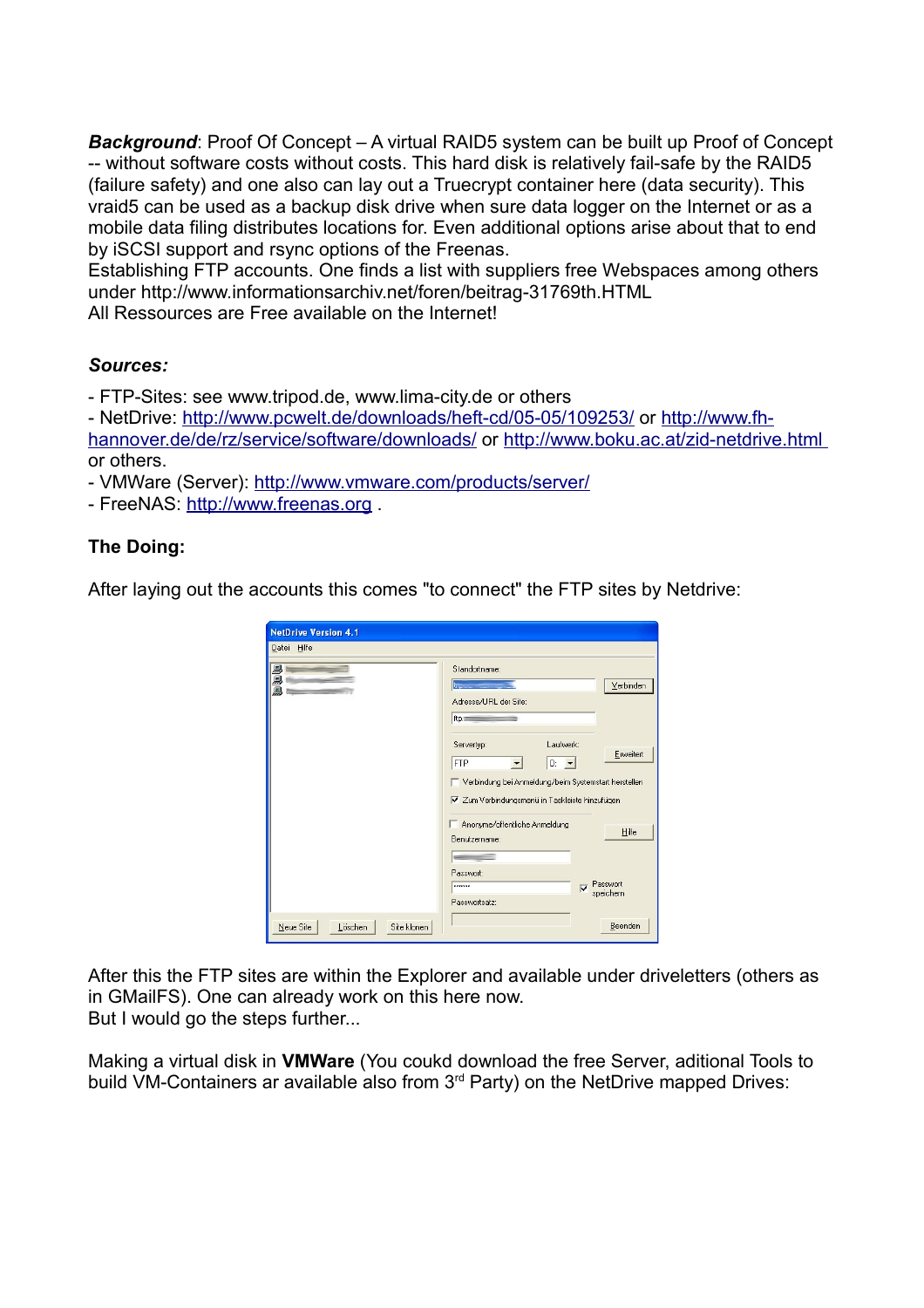| <b>Add Hardware Wizard</b>                                                             |
|----------------------------------------------------------------------------------------|
| <b>Specify Disk File</b><br>Where would you like to store information about this disk? |
| Disk file<br>One 1.0GB disk file will be created using the filename provided here.     |
| N:\Disk2.vmdk<br>Browse                                                                |
|                                                                                        |
| Advanced >>                                                                            |
|                                                                                        |
| Fertig stellen<br>< Zurück<br>Abbrechen                                                |

Laying out the vmdks actually can last for some time depending on FTP connection speed.



Making the VM after this or amending a prefabricated one correspondingly.

For **Freenas** (see www.freenas.org) becomes merely an image of approx. 100 MB required of (64 MB minimum).

After this the three local disk drives are tied.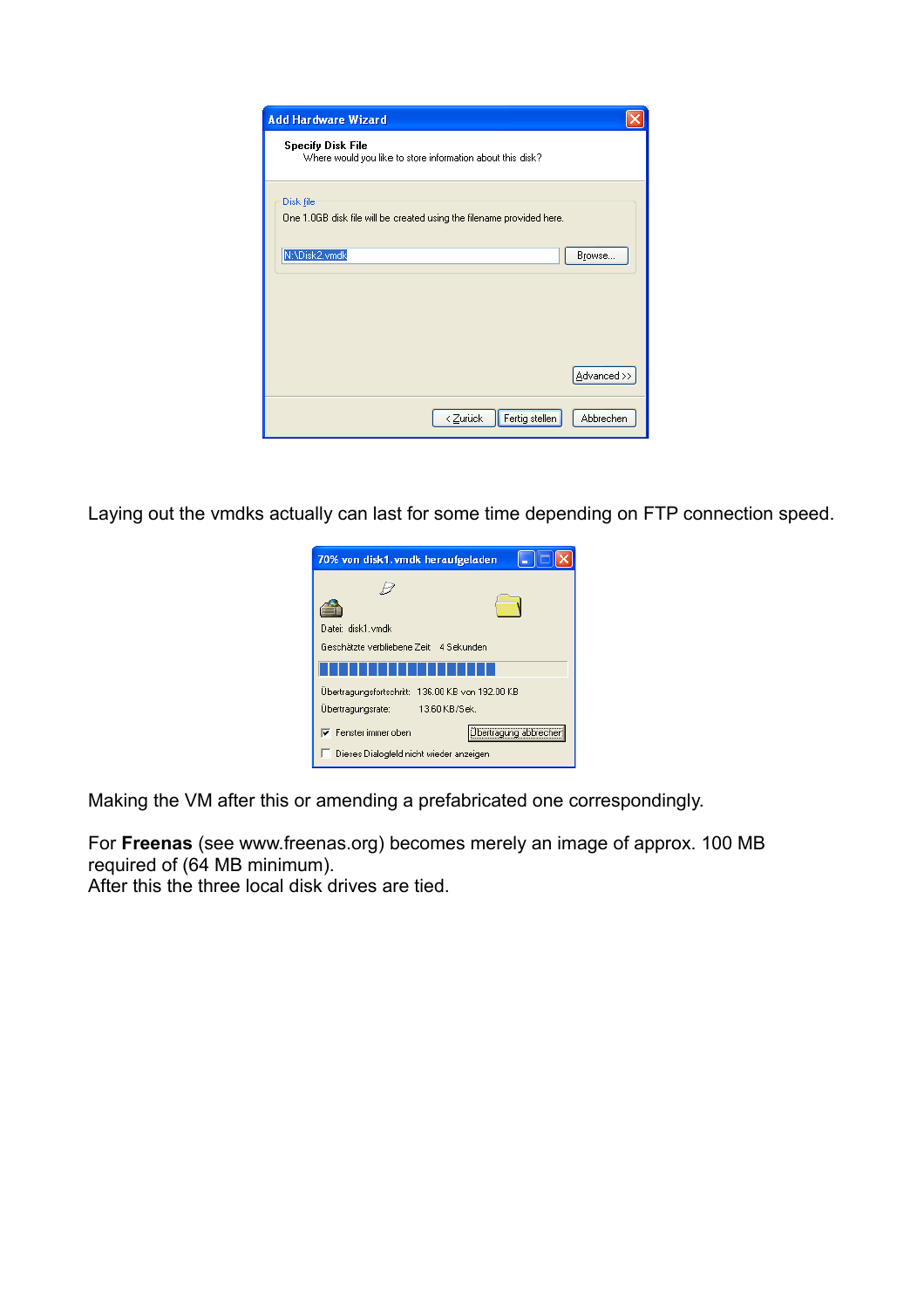| <b>Virtual Machine Settings</b>                                                                                                                                  |                                                                      |                                                                                                                                           |
|------------------------------------------------------------------------------------------------------------------------------------------------------------------|----------------------------------------------------------------------|-------------------------------------------------------------------------------------------------------------------------------------------|
| Hardware<br>Options                                                                                                                                              |                                                                      |                                                                                                                                           |
| Device<br>Memory<br>Hard Disk (SCSI 0:0)<br>$\bigcirc$ <sub>C</sub> D-ROM (IDE 1:0)<br>凸Floppy<br>Ethernet<br>Processors<br>$\blacksquare$ Hard Disk 2 (IDE 0:0) | Summary<br>256 MB<br>Using drive E:<br>Using drive A:<br>Custom<br>1 | Disk file<br>D:\disk3a.vmdk<br>Capacity<br>18.6 GB<br>Maximum size:<br>$1.00$ GB<br>System free:<br>Defragment<br><b>Disk information</b> |
| Hard Disk 3 (IDE 0:1)<br>$\Box$ Hard Disk 4 (IDE 1:1)                                                                                                            | Add<br>Remove                                                        | Disk space is not preallocated for this virtual disk.<br>Virtual disk contents are stored in a single file.<br>Advanced                   |
|                                                                                                                                                                  |                                                                      | Cancel<br>OK<br>Help                                                                                                                      |

To the Freenas of CD (ISO) in the VMWare boots and open HDD (the approx. 100-200 MB local) install.

Tying the three tied disk drives as Raid 5 after this.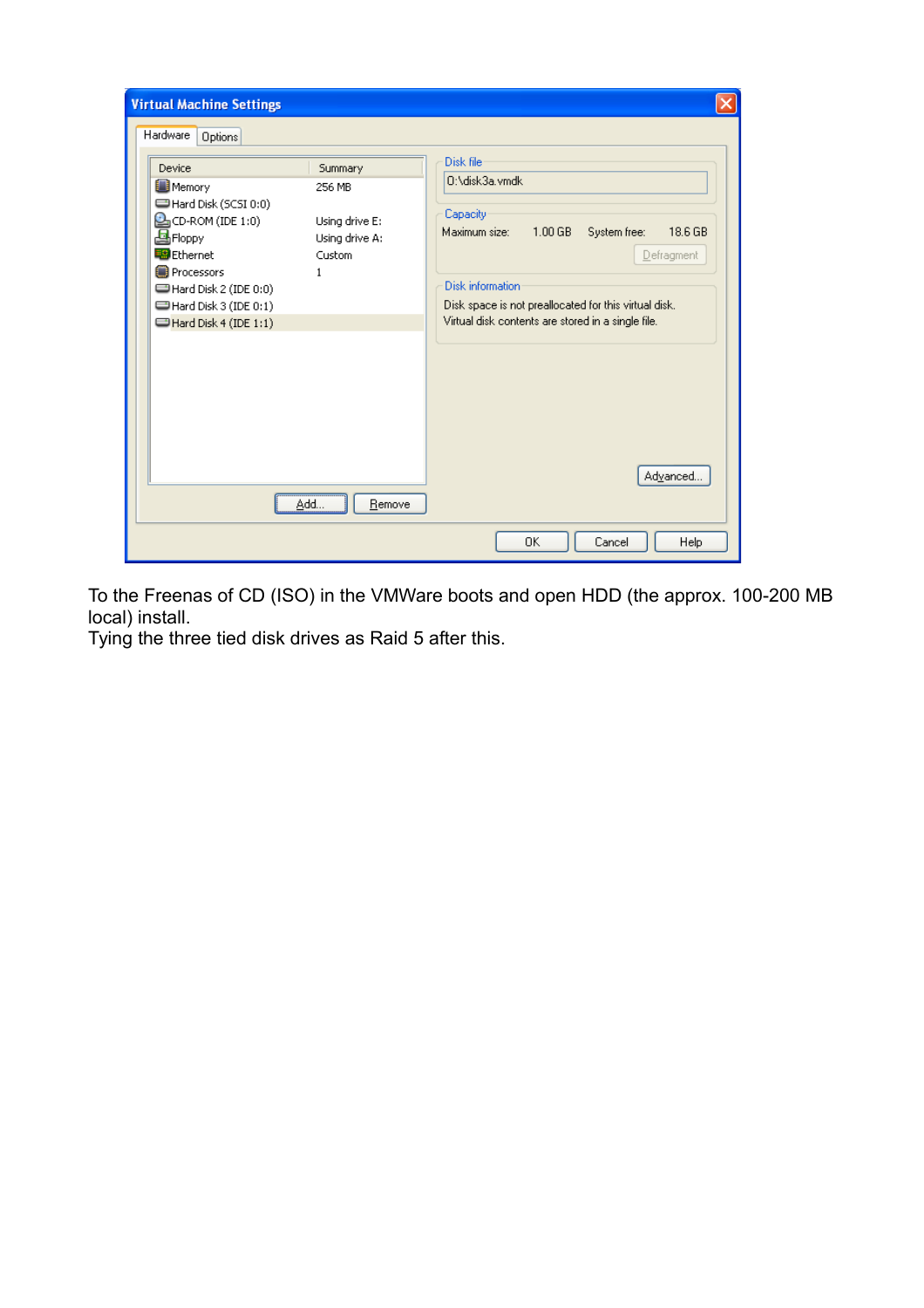# **FreeNAS**

System<br>General<br>Advanced<br>Static Routes

Reboot<br>Shutdown<br>Interfaces<br>Management<br>LAN<br>Disks

**Disks** 

Services

Unison<br>ISCSI Target<br>UPnP<br>Dynamic DNS

# webGUI Configuration

#### Disks: Management: Disk: Add

| Packages                                                        | <b>Disk</b>           | ad0: 1024MB (VMware Virtual IDE Hard Drive/00000001) V                                                                                                                                                                                                                                               |  |  |  |  |
|-----------------------------------------------------------------|-----------------------|------------------------------------------------------------------------------------------------------------------------------------------------------------------------------------------------------------------------------------------------------------------------------------------------------|--|--|--|--|
| Firmware<br>Backup/Restore<br><b>Factory Defaults</b><br>Reboot | UDMA mode             | ad0: 1024MB (VMware Virtual IDE Hard Drive/00000001)<br>ad1: 1024MB (VMware Virtual IDE Hard Drive/00000001)<br>ad3: 1024MB (VMware Virtual IDE Hard Drive/00000001)<br>hessage with your hard<br>da0: 512000MB (VMware, VMware Virtual S 1.0)<br>acd0: NA (VMware Virtual IDE CDROM Drive/00000001) |  |  |  |  |
| <b>Shutdown</b>                                                 | Hard disk standby     | Always on<br>$\checkmark$                                                                                                                                                                                                                                                                            |  |  |  |  |
| interfaces<br>Management<br>LAN                                 | time                  | Puts the hard disk into standby mode when the selected amount of time after the last<br>access has elapsed. Do not set this for CF cards.                                                                                                                                                            |  |  |  |  |
| Disks                                                           | <b>Advanced Power</b> | Disabled                                                                                                                                                                                                                                                                                             |  |  |  |  |
| Management<br>Software RAID<br>Encryption                       | Management            | This allows you to lower the power consumption of the drive, at the expense of<br>performance.<br>Do not set this for CF cards.                                                                                                                                                                      |  |  |  |  |
| Format                                                          | Acoustic level        | Disabled<br>×                                                                                                                                                                                                                                                                                        |  |  |  |  |
| Mount Point<br><b>Services</b><br>CIFS/SMB                      |                       | This allows you to set how loud the drive is while it's operating.<br>Do not set this for CF cards.                                                                                                                                                                                                  |  |  |  |  |
| <b>FTP</b>                                                      | Preformatted FS       | Unformated                                                                                                                                                                                                                                                                                           |  |  |  |  |
| <b>SSHD</b><br>NFS.                                             |                       | This allows you to set FS type for preformated disk with data.<br>Leave 'unformated' for unformated disk and then use format menu.                                                                                                                                                                   |  |  |  |  |
| <b>AFP</b>                                                      |                       |                                                                                                                                                                                                                                                                                                      |  |  |  |  |
| <b>RSYNCD</b><br>Unison                                         |                       | Add                                                                                                                                                                                                                                                                                                  |  |  |  |  |
| <b>ISCSI Target</b>                                             |                       |                                                                                                                                                                                                                                                                                                      |  |  |  |  |
| <b>STORY OF</b>                                                 |                       |                                                                                                                                                                                                                                                                                                      |  |  |  |  |

### **WebGUI Configuration**

# **Disks: Management**

Management iSCSI Initiator

| <b>Disk</b> | <b>Size</b> | <b>Description</b>                        | <b>Standby</b><br><b>time</b> | File<br>system | <b>Status</b> |                |
|-------------|-------------|-------------------------------------------|-------------------------------|----------------|---------------|----------------|
| ad0         | 1024MB      | VMware Virtual IDE Hard<br>Drive/00000001 | Always on                     | SoftRaid       | ONLINE        | @@             |
| ad1         | 1024MB      | VMware Virtual IDE Hard<br>Drive/00000001 | Always on                     | SoftRaid       | <b>ONLINE</b> | @@             |
| ad3         | 1024MB      | VMware Virtual IDE Hard<br>Drive/00000001 | Always on                     | SoftRaid       | <b>ONLINE</b> | $\circledcirc$ |
| Note:       |             |                                           |                               |                |               | $_{\oplus}$    |

First configuration step: Add your harddrive to the disk list.

Connecting Raid in the menu point software to a disk drive together.

#### freenas.local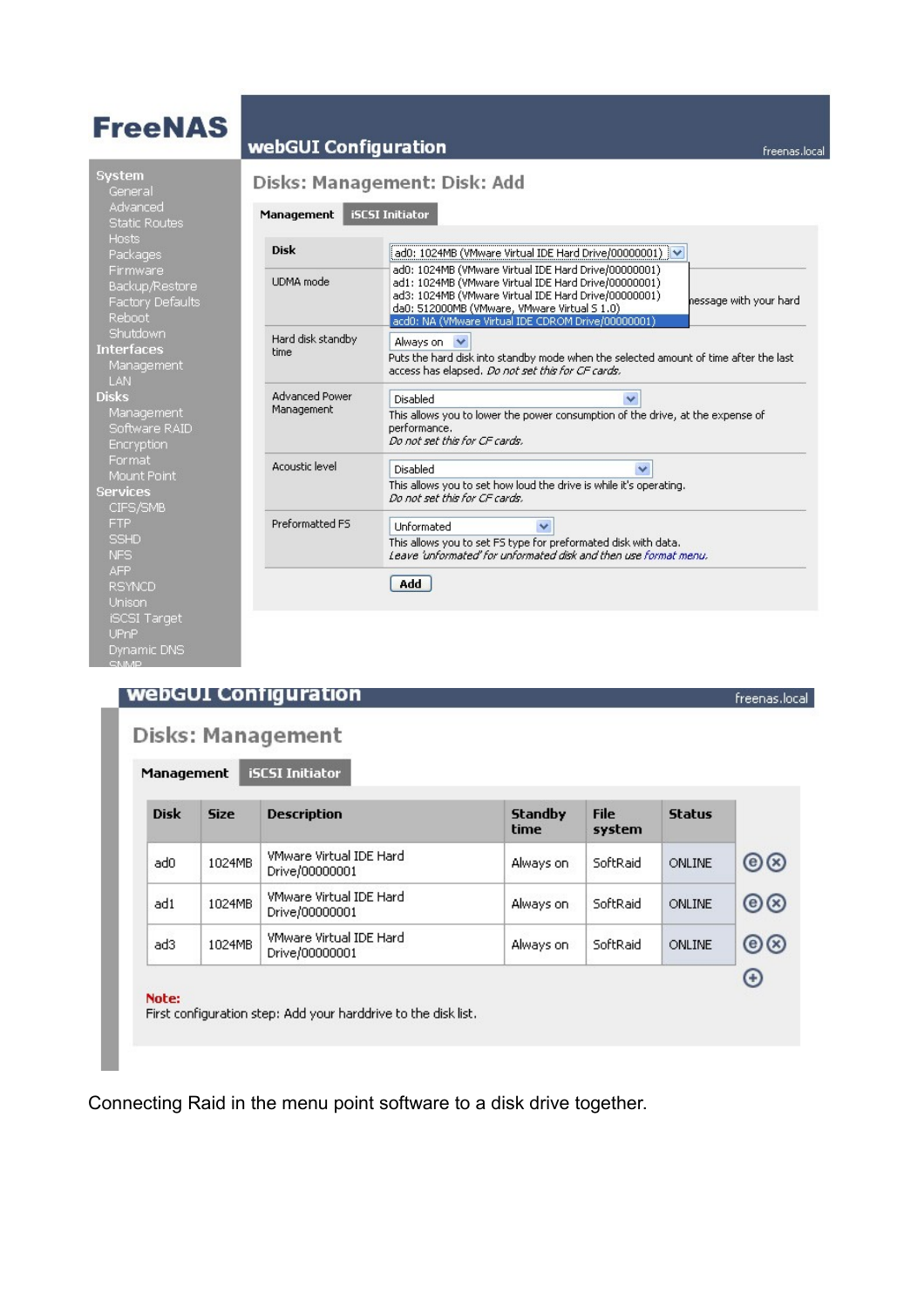# **FreeNAS**

#### webGUI Configuration freenas.local System Disks: Geom Raid5: Manage RAID ystem<br>General<br>Advanced<br>Static Routes<br>Hosts JBOD RAID 0 RAID 1 RAID 5 Geom Vinum (unstable) Hosts<br>
Hosts<br>
Packages<br>
Firmware<br>
Backup/Restore<br>
Factory Defaults<br>
Reboot<br>
Shutdown<br>
Interfaces<br>
Management Manage RAID | Tools | Information The Raid configuration has been changed. T You must apply the changes in order for them to take effect. **Apply changes Volume Name** Type **Size Status** Management<br>LAN<br>Disks<br>Management<br>Software RAID  $@@$ vraid 5 Configuring Configuring  $\odot$ Note: Optional configuration step: Configuring a virtual RAID disk using your previously configured disk. Wait for the 'COMPLETE' status before format and mount it! Encryption Format<br>Mount Point

# And putting the Mointpoint after this.

| <b>FreeNAS</b>                                                                                                                                                                                                                                                    | webGUI Configuration                                                               |                       |             |                                                                                                                                                                                                                                                                                                                               |               | freenas.local              |
|-------------------------------------------------------------------------------------------------------------------------------------------------------------------------------------------------------------------------------------------------------------------|------------------------------------------------------------------------------------|-----------------------|-------------|-------------------------------------------------------------------------------------------------------------------------------------------------------------------------------------------------------------------------------------------------------------------------------------------------------------------------------|---------------|----------------------------|
| System<br>General<br>Advanced<br><b>Static Routes</b><br><b>Hosts</b><br>Packages<br>Firmware<br>Backup/Restore<br><b>Factory Defaults</b><br>Reboot<br>Shutdown:<br><b>Interfaces</b><br>Management<br><b>LAN</b><br><b>Disks</b><br>Management<br>Software RAID | <b>Disks: Mount Point: Management</b><br><b>Tools</b><br><b>Fsck</b><br>Management |                       |             |                                                                                                                                                                                                                                                                                                                               |               |                            |
|                                                                                                                                                                                                                                                                   | <b>Disk</b>                                                                        | <b>File</b><br>system | <b>Name</b> | <b>Description</b>                                                                                                                                                                                                                                                                                                            | <b>Status</b> |                            |
|                                                                                                                                                                                                                                                                   | /dev/raid5/vraidp1<br>Note:<br><b>Warning:</b><br>and loss of data!                | ufs.                  | vraidvol    | Second configuration step: Declaring the filesystem used by your previously configured disk.<br>UFS and variants are the NATIVE file format for FreeBSD (the underlying OS of FreeNAS). Attempting to use<br>other file formats such as FAT, FAT32, EXT2, EXT3, or NTFS can result in unpredictable results, file corruption, | OK            | $\circledcirc$<br>$_{(+)}$ |

Still activating CIFS/samba after this so that the disk drive can be tied under Windows.